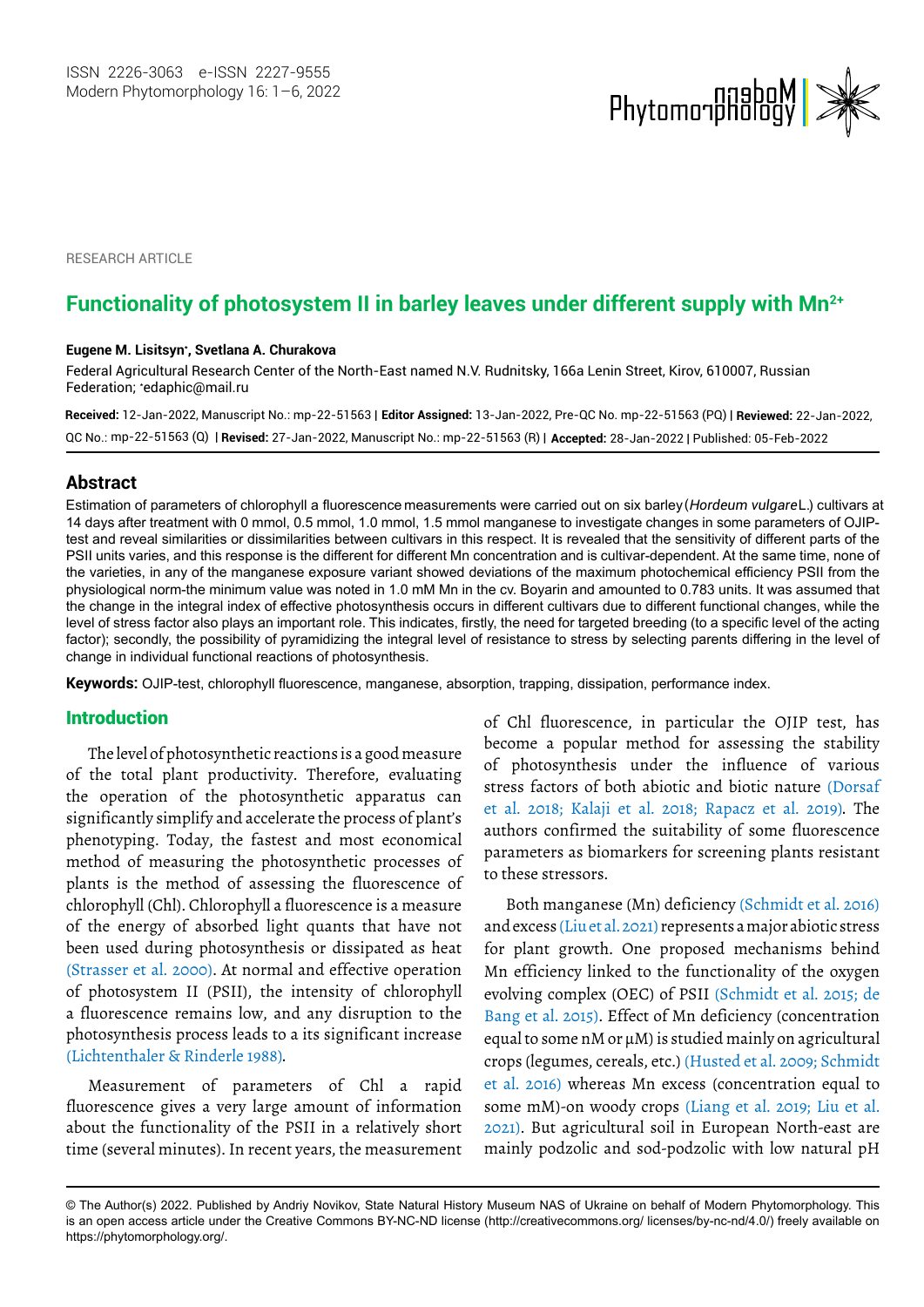and high content of mobile and total manganese up to 233 mg/kg-486 mg/kg of soil (Shikhova & Egoshina 2004; Zubkova 2015) that is equal to 1.5 mM-3.5 mM Mn. Genotypic differences of barley with respect to activity of photosynthetic apparatus under Mn deficiency have been reported earlier (Husted et al. 2009).

The aim of the present article was to investigate changes in some parameters of OJIP-test in six spring barley cultivars under condition of excess manganese in growth media and reveal similarities or dissimilarities between cultivars in this respect.

#### Materials and Methods

The object of the study was six barley cultivars: Belgorodsky 100, Bionic, Boyarin, Dobryak, Farmer and Forward. Thirty-five grains of each cultivar were placed in rolls of filter paper in 3 times repetition. Plants were grown for 2 weeks on a full nutrient mixture at a photoperiod of 16/8 hours (day/night) and room temperature. Manganese was added to the nutrient medium as a MnSO $_{\textrm{\tiny{4}}} \times$  H $_{\textrm{\tiny{2}}}$ O salt at a concentration of 0.5 mM, 1.0 mM and 1.5 mM Mn; control (zero) variant-without manganese addition. Chl A fluorescence was recorded on dark-adapted (20 minutes) seedlings using a Fluor Pen FP 110/S fluorometer (Photon Systems Instruments, Czech Republic) according to the manufacturer's guidelines. Induction of fluorescence curves of Chl A were initiated with red light (=650 nm) at an intensity of 3,000  $\mu$ mol m<sup>-2</sup>s<sup>-1</sup>. The following Chl A fluorescence kinetics parameters were evaluated and calculated: Fo (minimal fluorescence when all PSII reaction centers are assumed to be open); Fm (maximal fluorescence when all reaction centers of PSII are closed); Fv (maximal variable fluorescence); Fv/Fm (maximal quantum yield of PSII); Fv/Fo (ability of antenna complexes to capture excitation energy); (efficiency of electron transfer from QA to QB);

acceptor); RE (summering efficiency of electron transfer from PSII until PSI acceptor); specific energy fluxes per one reaction center of PSII (ABS/RC–light energy absorption flux; TRo/RC–maximum trapped exiton flux; ETo/RC–electron transport flux from QA to QB; DIo/RC– energy dissipation flux); performance index for energy conservation from absorbed photons to the reduction of QB (PIABS) or of PSI acceptors (PIABS\_total). RE (efficiency of electron transfer from QB until PSI

The obtained data were processed using descriptive statistics with Microsoft Office Excel 2007 software packages. The tables show the average data of threefold replication; the significance of the differences between the variants for each cultivar was assessed by the Duncan criterion at p≤0.05.

## Results and Discussion

The data in (Tab. 1) show the effect of exogenous manganese ions on the energy capture and conversion efficiency of the PSII of spring barley leaves.

Table 1. Indexes of PSII functionality on photon capture and efficiency of electron transferring within PSII

| Cultivar                                                           | Mn  | <b>Fv/Fm</b>       | Fv/Fo             | ψο                 | δRE                 | ψRE                |
|--------------------------------------------------------------------|-----|--------------------|-------------------|--------------------|---------------------|--------------------|
| Forward                                                            | 0   | 0.799a             | 3.98a             | 0.608 b            | 0.335a              | 0.203 <sub>b</sub> |
|                                                                    | 0.5 | 0.813 <sub>b</sub> | 4.35 b            | 0.640 <sub>b</sub> | 0.364 <sub>b</sub>  | 0.233c             |
|                                                                    | 1   | 0.803a             | 4.08a             | 0.562a             | 0.328a              | 0.184a             |
|                                                                    | 1.5 | $0.803$ ab         | 4.10 ab           | 0.609 <sub>b</sub> | $0.360$ ab          | $0.221$ bc         |
| Farmer                                                             | 0   | 0.790ab            | 3.78 ab           | $0.595$ bc         | 0.300 <sub>b</sub>  | 0.179 <sub>b</sub> |
|                                                                    | 0.5 | 0.796 <sub>b</sub> | 3.91 <sub>b</sub> | 0.602c             | 0.291 b             | 0.175 <sub>b</sub> |
|                                                                    | 1   | 0.797 <sub>b</sub> | 3.93 <sub>b</sub> | $0.579$ ab         | 0.263a              | 0.152a             |
|                                                                    | 1.5 | 0.787a             | 3.69a             | 0.566a             | 0.266a              | 0.151a             |
| Belgorodsky                                                        | 0   | 0.801a             | 4.04a             | 0.667c             | 0.339 <sub>b</sub>  | 0.228 <sub>b</sub> |
| 100                                                                | 0.5 | 0.795a             | 3.89a             | 0.614a             | 0.245a              | 0.151a             |
|                                                                    | 1   | 0.802a             | 4.05a             | 0.643 <sub>b</sub> | 0.237a              | 0.152a             |
|                                                                    | 1.5 | 0.801a             | 4.02a             | 0.638 <sub>b</sub> | 0.259a              | 0.165a             |
| <b>Bionic</b>                                                      | 0   | 0.795a             | 3.89a             | 0.623a             | 0.304a              | 0.189a             |
|                                                                    | 0.5 | 0.804 <sub>b</sub> | 4.12 b            | 0.629a             | 0.318a              | 0.200a             |
|                                                                    | 1   | $0.801$ ab         | $4.02$ ab         | 0.609a             | 0.312a              | 0.191a             |
|                                                                    | 1.5 | 0.807 <sub>b</sub> | 4.19b             | 0.610a             | 0.347 <sub>b</sub>  | 0.212 b            |
| Boyarin                                                            | 0   | 0.795 <sub>b</sub> | 3.89 b            | $0.574$ ab         | 0.322 b             | 0.185 <sub>b</sub> |
|                                                                    | 0.5 | 0.784a             | 3.62a             | 0.586 <sub>b</sub> | 0.259a              | 0.152a             |
|                                                                    | 1   | 0.783a             | 3.61a             | 0.554a             | 0.253a              | 0.140a             |
|                                                                    | 1.5 | 0.796 <sub>b</sub> | 3.91 <sub>b</sub> | 0.586 <sub>b</sub> | 0.293 <sub>b</sub>  | 0.171 b            |
| Dobryak                                                            | 0   | 0.796a             | 3.90a             | 0.571a             | 0.321 b             | 0.184a             |
|                                                                    | 0.5 | 0.800a             | 3.99 a            | 0.644c             | 0.309a              | 0.199a             |
|                                                                    | 1   | 0.802a             | 4.04a             | 0.612 <sub>b</sub> | 0.336 <sub>bc</sub> | $0.206$ ab         |
|                                                                    | 1.5 | 0.807 <sub>b</sub> | 4.19 b            | $0.634$ bc         | 0.362c              | 0.231 <sub>b</sub> |
| Note: for each cultivar values followed with the same letter don't |     |                    |                   |                    |                     |                    |

differed statistically according to the Duncan criterion at<br>p≤0.05

Index of the maximum photochemical efficiency of PSII (Fv/Fm), which normally should not be lower than 0.740 (Goltsev et al. 2016), is earlier proposed as a powerful tool to accurately diagnose even latent Mn deficiency (Leplat et al. 2016). According to our data, none of the cultivars, in any of the manganese concentration, showed deviations of the parameter from the physiological normthe minimum value was noted in variant 1.0 mM Mn for the cv. Boyarin and amounted to 0.783 arbitrary units. In corn plants, (Doncheva et al. 2009) noted the significant effect of manganese on this parameter in the Mnsensitive cv. Kneja 605 but the absence of an effect in the Mn-resistant cv. Kneja 434.

All cultivars tested showed a qualitatively similar reaction of the parameters Fv/Fm (maximum quantum field of PSII) and Fv/Fo (ability of antenna complexes PSII to capture excitation energy) to change in Mn concentration. At the same time, the cv. Farmer and Belgorodsky 100 did not show statistically significant differences from the zero variant. Cv. Forward raised the level of the parameters when exposed to 0.5 mM Mn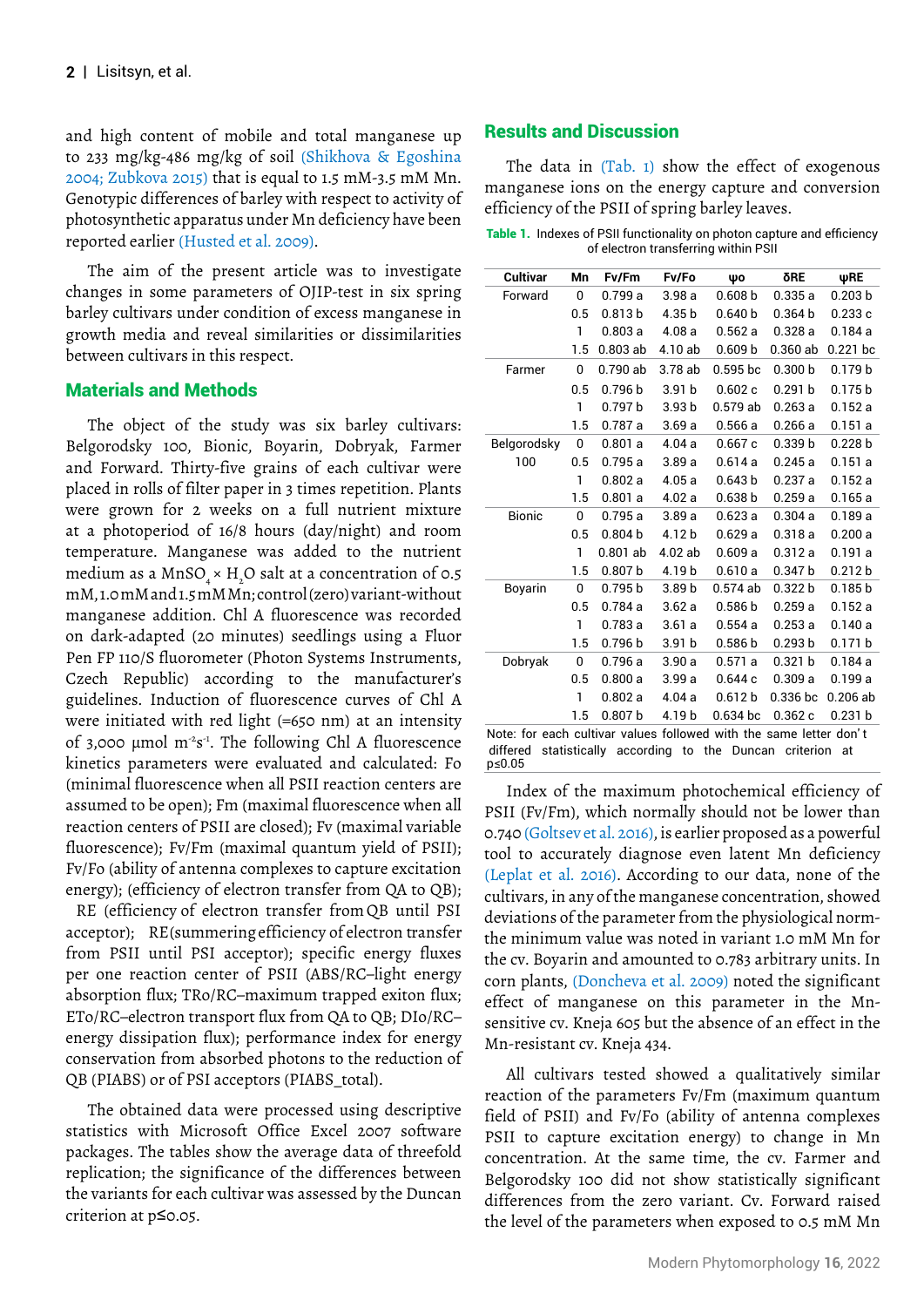(by 1.8% and 9.3%, respectively); cv Dobryak-at 1.5 mM Mn (by 1.4% and 7.4%); cv Bionic-at 0.5 (by 1.1% and 5.9%) and 1.5 mM Mn (by 1.5% and 7.7%). The cv Boyarin was fundamentally distinguished by the fact that, under the influence of 0.5 and 1.0 mM Mn, it reduced the efficiency of capturing and converting light energy (by 1.4%-1.5% and 7.0%-7.2%).

The Fv/Fo parameter is used to evaluate the ability of PSII antenna complexes of leaf chloroplasts to capture excitation energy (photons) (Strasser et al. 2000). Based on the data of (Tab. 1), the variability of the index in the study set of cultivars varied slightly-from 2.3% (at 0 mM Mn) to 6.1% (at 0.5 mM Mn). At the same time, the antenna chlorophylls of cv. Boyarin leaves were the least capable of capturing photons (the average parameter value is 3.758 arbitrary units), and the cv Forward is the most capable of capturing photons (the average parameter value is 4.128 arbitrary units).

The efficiency of electron transfer from the primary (quinone QA) to the secondary (quinone QB) acceptor of PSII (index) statistically significantly decreased under the influence of manganese in the cv Belgorodsky 100 (maximum-in the 0.5 mM Mn variant-by 8%). In the cv Forward, a decrease was noted in variant 1.0 mM Mn (7.5%), in the cv Farmer variety-in variants 1.0 and 1.5 mM Mn (2.7% and 4.9%). The cv. Dobryak, on the contrary, increased the efficiency of this process by 7.2%-12.8%. For the cv Bionic and Boyarin, no statistically significant differences were noted between different manganese concentration in growing media.

For the cv Farmer and Belgorodsky 100, changes in the level of efficiency of electrons transfer from the secondary acceptor PSII and in general from the PSII to the primary acceptors PSI (parameters RE and RE) coincided in the direction with the change of the parameter, but were significantly large in size: the parameter RE decreased in the cv Farmer by 11.4%-12.3%, the parameter RE-by 15.1%-15.7%. For the cv Belgorodsky 100, the decrease was 23.6%-30.1% and 27.7%-33.8%, respectively. A significant decrease in the efficiency of electron transfer to PS1 was noted in the cv Boyarin in variants 0.5 mM and 1.0 mM Mn respectively 20.5%-21.5% and 17.8%-24.3%. However, 0.5 mM manganese increased the efficiency of electron transfer to PS1 in cv Forward by 8.6% (from the secondary acceptor) and 14.7% (in general from PSII). A similar increase was noted in variant 1.5 mM Mn in the cv. Bionic (by 14.1% and 12.6%) and Dobryak (by 12.7% and 25.5%). At the same time, for the cv. Dobryak, a decrease in the RE parameter in variant 0.5 mM Mn (by 3.8%) was noted compared to the zero variant.

Processes characterizing the photosynthetic activity

of PSII can be described in terms of specific energy flows calculated per active reaction center (Tab. 2).

**Table 2.** Specific energy flows calculated per one active reaction center of PSII.

| Cultivar         | Mn           | <b>ABS/RC</b>      | <b>TRo/RC</b>      | <b>ETo/RC</b>      | <b>DIo/RC</b>      |
|------------------|--------------|--------------------|--------------------|--------------------|--------------------|
| Forward          | 0            | 2.082 <sub>b</sub> | 1.664 <sub>b</sub> | 1.012 bc           | 0.418 <sub>b</sub> |
|                  | 0.5          | 1.809 a            | 1.470 a            | 0.938ab            | 0.339a             |
|                  | 1            | 2.068 <sub>b</sub> | 1.660 <sub>b</sub> | 0.932a             | 0.407 b            |
|                  | 1.5          | 2.155 <sub>b</sub> | 1.729 b            | 1.046c             | 0.426 b            |
| Farmer           | 0            | 2.044a             | 1.632a             | 0.970a             | 0.412a             |
|                  | 0.5          | 2.189a             | 1.743 a            | 1.049 <sub>b</sub> | 0.446a             |
|                  | 1            | 2.367 <sub>b</sub> | 1.887b             | 1.092c             | 0.480 <sub>b</sub> |
|                  | 1.5          | 2.373 <sub>b</sub> | 1.866 b            | $1.055$ bc         | 0.507c             |
| Belgorodsky      | 0            | 2.170a             | 1.736 a            | 1.148a             | 0.435a             |
| 100              | 0.5          | 2.341a             | 1.861 a            | 1.143 a            | 0.480a             |
|                  | 1            | 2.284a             | 1.831a             | 1.177 a            | 0.453a             |
|                  | 1.5          | 2.289a             | 1.833a             | 1.168a             | 0.456a             |
| <b>Bionic</b>    | 0            | 2.158 b            | 1.716 <sub>b</sub> | 1.070 <sub>b</sub> | 0.442 b            |
|                  | 0.5          | 2.268 <sub>b</sub> | 1.824c             | 1.147c             | 0.443 b            |
|                  | $\mathbf{1}$ | 1.986 a            | 1.599a             | 1.039 ab           | 0.428 b            |
|                  | 1.5          | 2.013a             | 1.625a             | 0.991a             | 0.388a             |
| Boyarin          | 0            | 2.241a             | 1.781 a            | 1.019a             | 0.460a             |
|                  | 0.5          | 2.418 <sub>b</sub> | 1.895 b            | 1.110 <sub>b</sub> | 0.523 b            |
|                  | $\mathbf{1}$ | 2.556 <sub>b</sub> | 2.001 <sub>b</sub> | 1.108 <sub>b</sub> | 0.555 b            |
|                  | 1.5          | 2.202a             | 1.753 a            | 1.029 ab           | 0.449a             |
| Dobryak          | 0            | 2.113 <sub>b</sub> | 1.681 b            | 0.958a             | 0.432 b            |
|                  | 0.5          | 1.910a             | 1.640 <sub>b</sub> | 1.056 <sub>b</sub> | 0.411 b            |
|                  | 1            | 2.177 <sub>b</sub> | 1.643 <sub>b</sub> | 1.006 ab           | 0.433 b            |
|                  | 1.5          | 1.922 a            | 1.551a             | 0.979a             | 0.371a             |
| Noto: coo Tob. 1 |              |                    |                    |                    |                    |

Note: see Tab. T

The cv. Belgorodsky 100 turned out to be the only one of the studied cultivars in which the manganese concentrations used did not lead to a statistically significant change in any of the parameters of specific energy flows.

The energy flow absorbed by one reaction center (ABS/RC) simultaneously serves as an indicator of the size of the antenna complexes. Growing barley plants in the presence of 0.5 mM manganese led to a decrease in the size of antenna complexes in the cv Forward (by 13.1%) and Dobryak (by 9.7%), but to an increase in it in the cv. Boyarin (by 7.9%). An increase in manganese concentration to 1.0 mM increased the index for the cv. Farmer (by 15.8%) and Boyarin (by 14.1%), reducing it for the cv. Bionic (by 8.0%). The maximum concentration of manganese (1.5 mM) reduced the level of absorption of energy flow by antenna complexes of leaves in the cv. Bionic (by 6.8%) and Dobryak (by 9.0%), but increased in the cv Farmer (by 16.1%).

Non-productive energy consumption (for radiation in the form of heat and fluorescence-DIo/RC parameter) increased in the cv. Farmer (in variant 1.0 mM mn-by 16.5%, in variant 1.5 mM Mn-by 23.1%) and Boyarin (in variant 0.5 mM Mn-by 13.7%, in variant 1.0 mM Mn-by 20.7%). At the same time, there was a decrease in these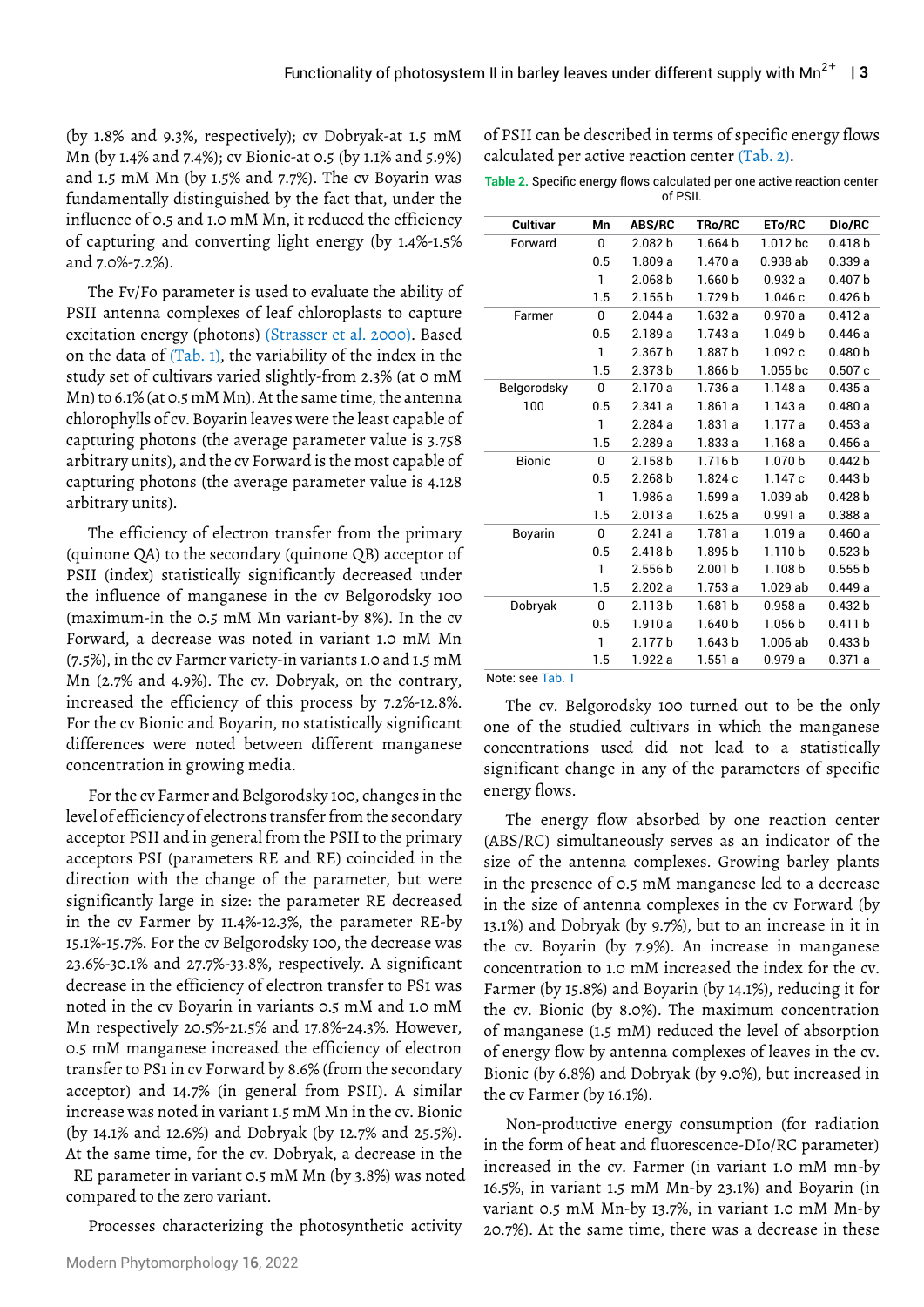costs under the influence of manganese in the cv Forward in variant 0.5 mM Mn (by 18.9%), the cv Bionic and Dobryak in variant 1.5 mM Mn (by 12.2 and 14.1%).

The flow of energy stored in the primary photochemical reactions, designated as TRo/RC, in plants grown at 0.5 mM manganese, increased in the cv Bionic and Boyarin (by 6.3% and 6.4%), but decreased in the cv. Forward (by 11.7%) relative to the manganese-free variant. A further increase in manganese content in the growth medium to 1.0 mM led to an increase in the parameter in the cv Farmer and Boyarin (by 15.6% and 12.4%), but a decrease in the cv. Bionic (by 6.8%). In variant 1.5 mM Mn, the cv Farmer has an increase of 14.3%, and the cv Bionic and Dobryak, on the contrary, have a decrease in this flow (by 5.3% and 7.7%).

The energy trapped as the TRo/RC flow is then transferred to the reaction centers and converted there to redox energy by oxidation of the primary acceptor QA, which is then re-oxidized into the initial form, thus creating an electronic transport ETo/RC, resulting in CO2 fixation (Matorin & Rubin 2012). In the test set of barley cultivars, the presence of 0.5 mM manganese had the greatest effect on this flow. With this effect, the parameter under consideration increased in four cultivars: Farmer, Bionic, Boyarin and Dobryak (by 7.2%-10.2%). An increase in manganese concentration to 1.0 mM was reflected in three cultivars, but while in the cv Farmer and Boyarin there was an increase in the parameter (by 12.6% and 8.7%), then in the cv Forward-a decrease of 7.9%. The variant 1.5 mM Mn affected only two cultivars, while in the cv Farmer the studied flow increased by 8.8%, and in the cv Bionic it decreased by 7.4%.

(Liang et al. 2019) indicates that absorption ABS/RC, trapping TRo/RC, and dissipation DIo/RC were increased in Ligustrum lucidum in a Mn-concentration dependent manner. It is possible that in woody plants these processes go a little differently than in spring barley. The authors also note that all OJIP-test parameters significantly varied with the Mn levels.

For a general characteristic of photosynthetic activity of PSII it is offered to use in practice of Tolerance Index (TI) (Gururani et al. 2015), summarizing the main processes coming at adsorption of photons from antenna complexes to a secondary acceptor of electrons of PSII (plastoquinone QB)-efficiency of absorption of photons (i.e. the ABS parameter), efficiency of capture of excitation energy (TR parameter) and efficiency of use of energy in an Electron Transport chain (ET). In (Giorio & Sellami 2021), this index is designated as the Performance Index (PIABS) and its modification is proposed, taking into account the efficiency of energy transfer to PSI (PIABS\_

total). The results of the calculation of both indices for the studied barley cultivars are shown in (Tab. 3).

**Table 3.** Performance Indices of PSII functionality in barley cultivars

| <b>Cultivar</b> | Mn  | <b>PIABS</b>       | PIABS_total         |
|-----------------|-----|--------------------|---------------------|
| Forward         | 0   | 3.011a             | 1.508 <sub>b</sub>  |
|                 | 0.5 | 3.829 <sub>b</sub> | 2.193 c             |
|                 | 1.0 | 2.551a             | 1.244a              |
|                 | 1.5 | 2.384a             | 1.260 ab            |
| Farmer          | 0   | 2.085 ab           | 0.846a              |
|                 | 0.5 | 2.714c             | 1.117 <sub>b</sub>  |
|                 | 1.0 | 2.279 <sub>b</sub> | 0.816a              |
|                 | 1.5 | 2.040a             | 0.744a              |
| Belgorodsky 100 | 0   | 2.961 ab           | 1.335c              |
|                 | 0.5 | 2.677a             | 0.685a              |
|                 | 1.0 | 3.213 <sub>b</sub> | 0.912 <sub>b</sub>  |
|                 | 1.5 | 3.121 ab           | 0.965 <sub>b</sub>  |
| <b>Bionic</b>   | 0   | 2.736a             | 1.219a              |
|                 | 0.5 | 3.315 <sub>b</sub> | 1.668 <sub>bc</sub> |
|                 | 1.0 | 3.417b             | 1.686 c             |
|                 | 1.5 | 2.873a             | 1.547 <sub>b</sub>  |
| Boyarin         | 0   | 2.729 c            | 1.386 c             |
|                 | 0.5 | 2.134 <sub>b</sub> | 0.753a              |
|                 | 1.0 | 1.758a             | 0.599a              |
|                 | 1.5 | 2.513c             | 1.040 <sub>b</sub>  |
| Dobryak         | 0   | 2.859a             | 1.441a              |
|                 | 0.5 | 3.880 <sub>b</sub> | 1.732 b             |
|                 | 1.0 | 2.970a             | 1.379a              |
|                 | 1.5 | 4.516 c            | 2.814c              |

According to the data of the (Tab. 3), it can be concluded that the cultivar reactions to manganese ions are significantly different in terms of energy conservation efficiency when transferred within PSII (PIABS) and beyond (PIABS\_total). At the same time, the highest concentration of manganese in the growth medium (1.5 mM) led to a change in the first parameter (PIABS) only in the cv Dobryak, increasing it by 58%. The concentration of 1.0 mM Mn affected four out of six cultivars slightly increasing it in the cv Farmer and Belgorodsky 100 (by 9.3% and 8.5%), significantly increasing it in the cv Bionic (by 24.9%) and reducing it very much in the cv Boyarin (by 35.6%). At the same time, the presence of 0.5 mM manganese was reflected at the level of the PIABS parameter in all cultivars: the cv Forward, Farmer, Bionic and Dobryak increased the parameter by 21.2%-35.7%, and the cv Belgorodsky 100 and Boyarin, on the contrary, decreased by 9.6% and 21.8%.

The PIABS total index at the cv. Forward increased in variant 0.5 mM Mn (by 45.4%), but decreased in variant 1.0 mM Mn (by 17.5%). In the cv Belgorodsky 100, the index decreased with 0.5 mM and 1.0 mM of manganese by 48.7% and 31.7%, respectively. An increase in the index was noted in the cv Farmer only at 0.5 mM Mn (by 32%). In the cv Bionic, an increase in the index in all variants of manganese exposure by 26.9%-38.3% was noted, while in the cv Boyarin, on the contrary, it decreases by 25.0%-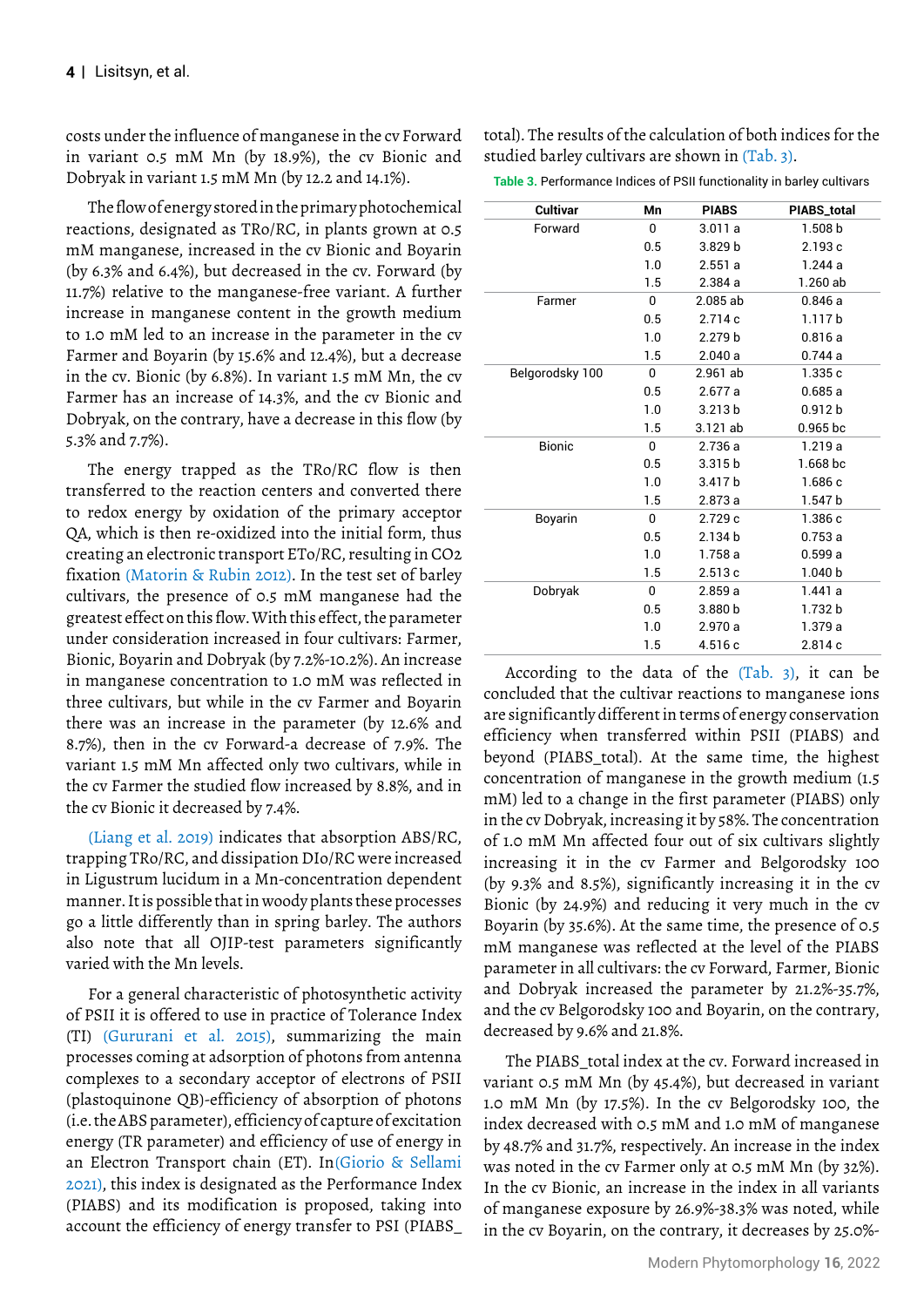56.8%. 0.5 mM manganese increased PIABS\_total index in the cv Dobryak by 20.2%, and 1.5 mM Mn-by 95.2%. At the same time, variant 1.0 mM Mn did not lead to a deviation from the zero variant.

Thus, the sensitivity of different parts of the PSII units varies, and this response is the different for different Mn concentration and is cultivar-dependent.he calculation of both indices for the studied barley cultivars are shown in Tab. 3.

### **Conclusions**

None of the varieties, in any of the manganese exposure variant showed deviations of the maximum photochemical efficiency PSII from the physiological norm- the minimum value was noted in 1.0 mM Mn in the cv. Boyarin and amounted to 0.783 units. Antenna chlorophylls of cv. Boyarin were least capable of photon capture (average parameter value 3.758 arbitrary units), and in Forward-to the greatest extent (average parameter value 4.128 arbitrary units).

There are no regular changes of all estimated parameters from manganese concentration in the growth medium. For example, the ability of antenna complexes of PSII to capture excitation energy increased in the cv. Forward (0.5 mM Mn-by 9.3%); Dobryak (1.5 mM Mn-by 7.4%); Bionic-at 0.5 (by 5.9%) and 1.5 mM Mn (by 7.7%), but decreased in cv. Boyarin under the influence of 0.5 and 1.0 mM Mn (by 7.0%-7.2%). Reduction of electron transfer efficiency from primary (quinone QA) to secondary (quinone QB) acceptor PSII (parameter) decreased in cv. Belgorodsky 100 (maximum in 0.5 mM Mn by 8%). In the cv. Forward, a decrease was noted in 1.0 mM Mn (-7.5%), in the cv. Farmer in 1.0 and 1.5 mM Mn (-2.7% and -4.9%). The cv. Dobryak, on the contrary, increased the efficiency of this process by 7.2%-12.8%. For cv. Bionic and Boyarin, no statistically significant differences were noted between manganese exposure options. The flow of energy stored in primary photochemical reactions, designated as TRo/ RC, in plants grown at 0.5 mM Mn, increased in the cv. Bionic and Boyarin (by 6.3% and 6.4%), but decreased in the cv. Forward (by 11.7%) relative to the manganese-free variant. Electron transport ETo/RC, which ultimately leads to fixation of CO<sub>2</sub> in the studied set of barley cultivars most changed under the influence of manganese at a concentration of 0.5 mM. With this effect, the parameter under consideration increased in four cultivars: Farmer, Bionic, Boyarin and Dobryak (by 7.2%-10.2%). An increase in manganese concentration to 1.0 mM was reflected in three cultivars, while in the cv. Farmer and Boyarin there was an increase in the parameter (by 12.6% and 8.7%), and in the cv. Forward-a decrease of 7.9%. The concentration

of manganese 1.5 mM affected only two cultivars, while in the cv. Farmer the studied flow increased by 8.8%, and in the cv. Bionic decreased by 7.4%. Cultivar reactions to manganese ions are also significantly different in terms of energy conservation efficiency when transferred within PSII (PIABS) and beyond (PIABS\_total). At the same time, the highest concentration of manganese in the growth medium (1.5 mM) led to a change in the first parameter mM affected four out of six cultivars, slightly increasing it in the cv. Farmer and Belgorodsky 100 (by 9.3 and 8.5%), significantly increasing it in the cv. Bionic (by 24.9%) and reducing it very much in the cv. Boyarin (by 35.6%). The PIABS total index at the cv. Forward increased in 0.5 mM Mn (by 45.4%), but decreased in 1.0 mM Mn (by 17.5%). In the cv. Belgorodsky 100, the index decreased with 0.5 and 1.0 mM Mn by 48.7 and 31.7%, respectively. In the cv. Bionic, an increase in the index in all variants of manganese exposure by 26.9%-38.3% was noted, while in the cv. Boyarin, on the contrary, a decrease in it by 25.0%-56.8%. The cv. Belgorodsky 100 turned out to be the only one of the studied cultivars in which the manganese concentrations used did not lead to a statistically significant change in any of the parameters of specific energy flows. only in the cv. Dobryak (+58%). The concentration of 1.0

Based on the above, it can be assumed that the change in the integral index of effective photosynthesis occurs in different cultivars due to different functional changes, while the level of stress factor also plays an important role

This indicates, firstly, the need for targeted breeding (to a specific level of the acting factor); secondly, the possibility of pyramidizing the integral level of resistance to stress by selecting parents differing in the level of change in individual functional reactions of photosynthesis.

# **Acknowledgement**

The work was carried out with the support of the Ministry of Education and Science of the Russian Federation as part of the State Task of the Federal Agricultural Scientific Center of the North-East named after N.V. Rudnitsky (topic No. 0767-2019-0093). The authors also thank the corresponding member of the Russian Academy of Sciences, I.N. Shchennikova, for the grain material provided. The authors thank reviewers for their contributions to the peer review of this work.

#### References

**de Bang T.C., Petersen J., Pedas P.R., Rogowska-Wrzesinska A., Jensen O.N., Schjoerring J. K., Jensen P.E., Thelen J.J., Husted S. (2015).**  [A laser ablation ICP-MS based method for multiplexed immunoblot](https://onlinelibrary.wiley.com/doi/full/10.1111/tpj.12906)  [analysis: applications to manganese-dependent protein dynamics of](https://onlinelibrary.wiley.com/doi/full/10.1111/tpj.12906)  [photosystem II in barley \(Hordeum vulgare L.\)](https://onlinelibrary.wiley.com/doi/full/10.1111/tpj.12906). *Plant J* **83**: 555-565.